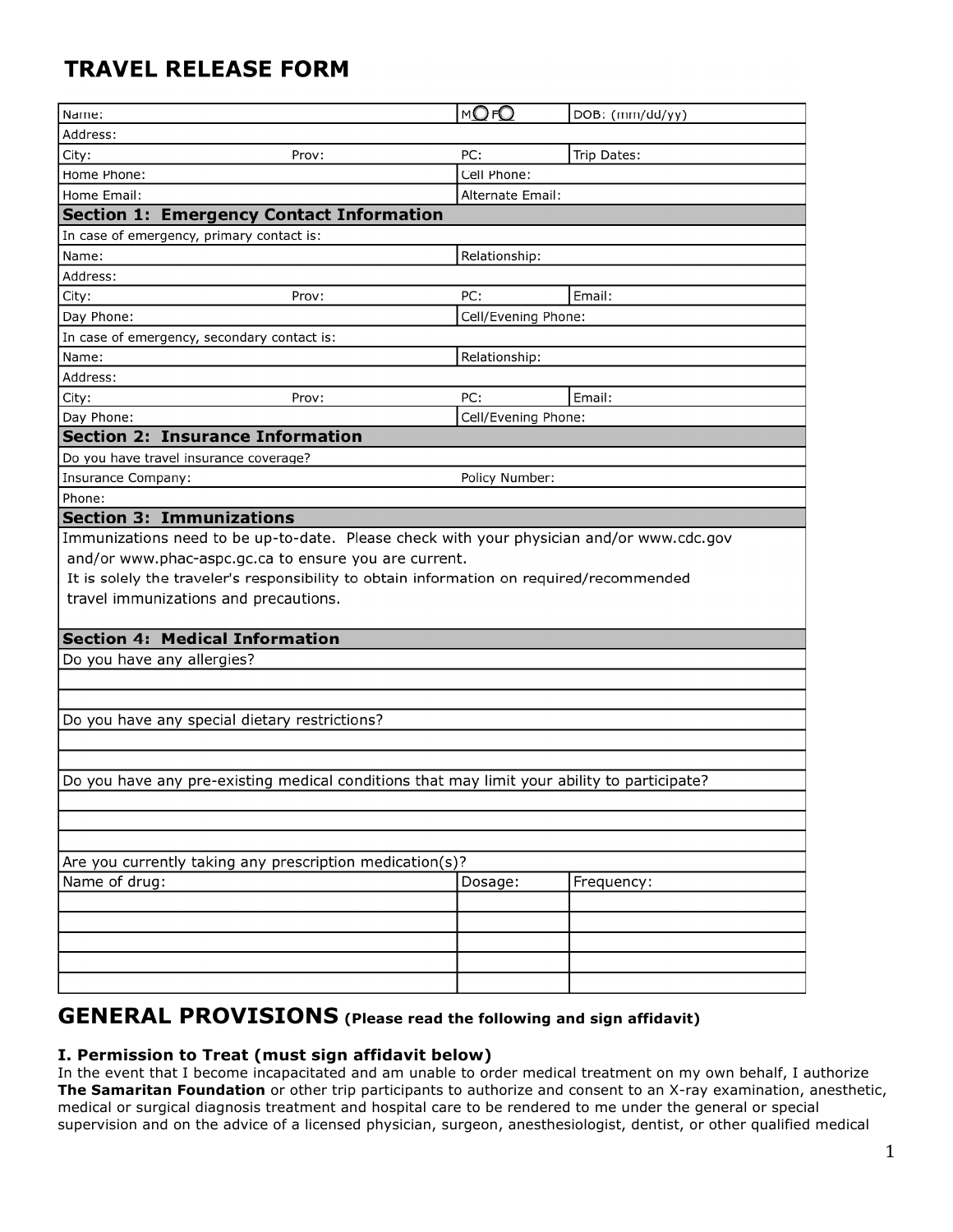personnel acting under their supervision in the treatment found necessary for the correction of conditions considered detrimental to my health and well-being. The undersigned warrants that he/she has fully read and understands this Permission to Treat agreement and voluntarily signs the same, and that no oral representations, statements, or inducements apart from the foregoing written agreement have been made to the undersigned.

### **II. Release and Covenant (must sign affidavit below)**

The undersigned understands and acknowledges hereby being invited to participate with **The Samaritan Foundation** in certain travel activities connected with its business activities and ministry activities. The undersigned has been informed and understands the risks that may result from such participation including, but not necessarily limited to, acts of violence perpetrated upon the undersigned individually or in a group, kidnapping, piracy, hijacking, and/or the possibility of accident, disease, or death. The undersigned nevertheless has voluntarily chosen to participate in and travel with **The Samaritan Foundation** accepting the risk and responsibilities**.**

#### **III. Permission to Leave Country - under age 21, upon departure (must complete Schedule "A" AND notary required if not accompanied by legal guardian)**

The undersigned legal guardian understands the trip itinerary and gives permission for the participant to travel outside of Canada to the **Dominican Republic** and during the trip dates with a group traveling with **The Samaritan Foundation**.

#### **IV. Extraction**

The policy of **The Samaritan Foundation** is that it will not pay ransom or yield to demands of any individual or group. In the event of an arrest or detention by legitimate governments or other forces, **The Samaritan Foundation** will do everything within its power and resources to gain release. In the event of threats to the life, **The Samaritan Foundation** shall use legitimate, prudent means, including evacuation, if necessary, for safeguarding life. If, for whatever reason, I am individually or in a group, involved in a kidnapping, piracy, or hijacking, I hereby agree to allow **The Samaritan Foundation** or their delegate to represent me and my family in any negotiation proceedings. I, the undersigned, understand and agree to abide by **The Samaritan Foundation's** policy.

#### **V. Entry of Foreign Country**

The undersigned further understands and acknowledges that it is his or her responsibility to obtain the necessary documents for entry into any foreign country, including but not limited to visas and passports, and to seek medical advice regarding any specialized pretreatment or treatment, medication or immunization that may be personally required for travel with **The Samaritan Foundation**. The undersigned further acknowledges having had the opportunity to consult with legal counsel with respect to rights and obligations under this Travel and Release form and the legal effect thereof.

#### **VI. Agreement Not to Sue (must sign affidavit below)**

Having been appraised of the risks, and in consideration of allowing the undersigned to travel with **The Samaritan Foundation**, the undersigned hereby releases and covenants not to sue **The Samaritan Foundation** employees, successors, assigns, heirs, personal representatives, agents and attorneys, with respect to all claims, demands, actions or causes of action, liabilities, judgments and executions which the undersigned may have, for all injury, including but not necessarily limited to: (I) personal injury, disease, illness, accident, disability, death or other injury of any kind, and (II) injury or loss to property, real or personal, caused by or arising out of participation in or travel with **The Samaritan Foundation**.

#### **VII. Talent Release**

The undersianed also gives The Samaritan Foundation and their subsidiaries, affiliates, licensees, successors and assignees the right to use my or my child's (if participant is a minor) name, likeness, voice and/or testimony in any form of promotional or advertising materials. This grant shall extend to any and all remakes and reissues of this production, and to any and all phases of the utilization of the photos or video, including publicity, promotion, advertising and marketing.

#### **VIII. Accompanying Traveler**

**The Samaritan Foundation** trips could include travel into the poorest areas of developing countries. Conditions could be uncomfortable and physically challenging including extended periods of walking on rough/unpaved paths, with possible demanding climbs, potential periods at high elevation, and long travel times requiring use of modern and primitive, private and public transportation services which may lack accommodations for people with physical disabilities. **The Samaritan Foundation** may require an accompanying traveler at the expense of the participant to monitor and assist with specific or medical needs for such people with physical disabilities. The right is reserved to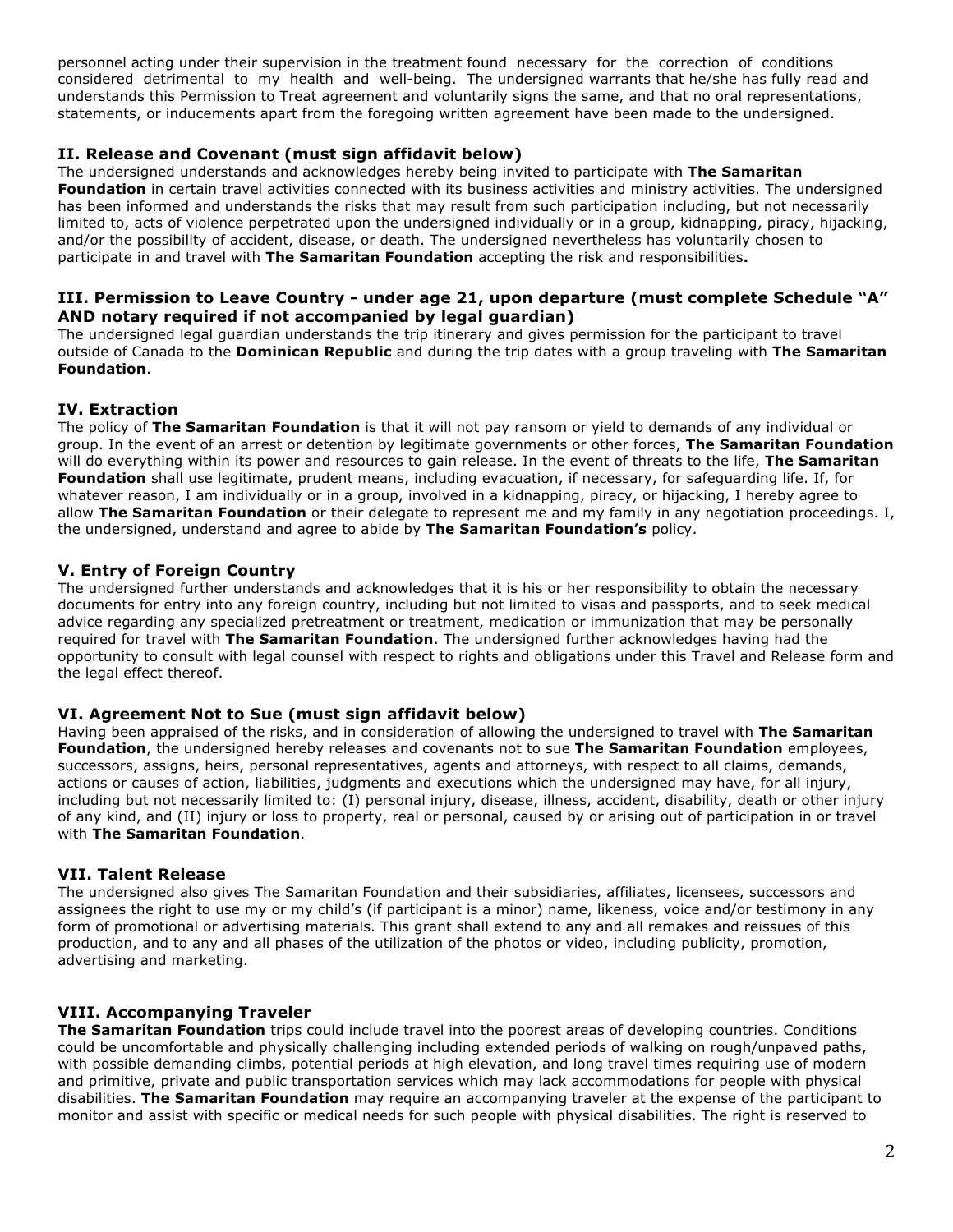decline participation for any person as a trip member for any reason which affects the operation of the trip or the rights and enjoyment of the other trip members.

#### **IX. Code of Conduct**

**The Samaritan Foundation** is a Christ-centered, evangelical organization committed to releasing children from poverty in Jesus' Name through partnership with local evangelical churches in developing countries. By participating on a **Samaritan Foundation** trip, I understand that I am perceived as a representative of **The Samaritan Foundation**, whether as a sponsor/donor/partner or guest, and I agree to conduct myself according to Christian principles in the context of the local culture of the destination country. I agree to defer to and uphold standards communicated by trip leaders regarding specific behaviors that may be considered offensive or inappropriate in the local Christian context. I understand and agree that any behavior that puts the long-term ministry of **The Samaritan Foundation** at risk may result in trip dismissal at my expense. I agree to participate in scheduled activities arranged by **The Samaritan Foundation** authorized Trip Leader. I additionally agree to adhere to **The Samaritan Foundation's** travel safety standards as communicated by trip leaders.

#### **X. Child/Visitor Code of Conduct**

For everyone's protection, it is important that **The Samaritan Foundation** trip members avoid even the appearance of inappropriate conduct when interacting with children. The following guidelines are intended to protect children in **The Samaritan Foundation** projects, as well as **The Samaritan Foundation** trip members, from abuse and wrongful allegations of abuse. 1. A **Samaritan Foundation** staff member will accompany visitors at all times during an individual visit. 2. A visitor may only go to a child's home if invited and accompanied by a staff member. 3. Visitors may not stay overnight with children, whether in a staff member's home or elsewhere. 4. Visitors may not ask for or accept accommodations at the project or with the family of the sponsored child. 5. Visitors must avoid flirting, unwelcome flattery or suggestive comments. 6. Visitors will be educated on how to be culturally sensitive in expressing affection to children. 7. Visitors may not give any personal contact information to a child or his or her family nor ask for or record a child's contact information.

| <b>PHYSICAL REQUIREMENTS. I have the ability to participate in the following:</b> |                |  |
|-----------------------------------------------------------------------------------|----------------|--|
| Periods of walking on rough/unpaved paths, with possible demanding climbs         | $O$ Yes $O$ No |  |
| Extended travel times requiring use of modern and primitive transportation        |                |  |
| which may lack accomodation for people with physical disabilities                 | $Q$ Yes $Q$ No |  |

**AFFIDAVIT:** This release contains the entire agreement between the parties to this agreement and the terms of this release are contractual and not a mere recital.

 $Dated:$  ,  $20$ 

| Witness                        | Participant's Signature                                   |
|--------------------------------|-----------------------------------------------------------|
| Witness                        | Father's Signature (if applicant is under legal age)      |
| Witness                        | Mother's Signature (if applicant is under legal age)      |
| Passport Number of Participant | Legal Guardian's Signature (if applicant under legal age) |